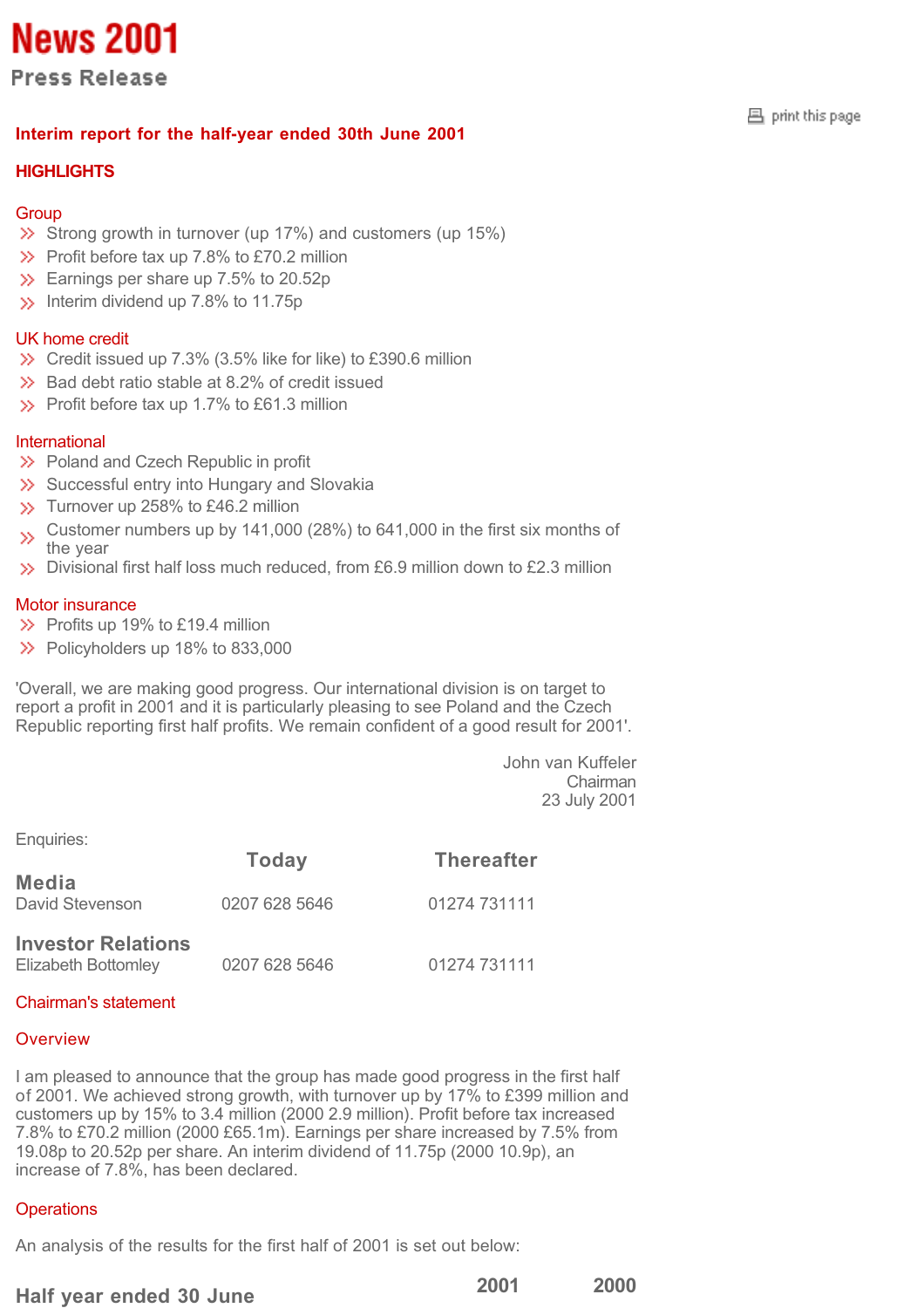|                 | £m    | £m    |
|-----------------|-------|-------|
| UK home credit  | 61.3  | 60.3  |
| International   | (2.3) | (6.9) |
| Motor insurance | 19.4  | 16.3  |
| balance         | (1.8) | (0.6) |
| Central costs   | (6.4) | (4.0) |
|                 | 70.2  | 65.1  |

## UK home credit division

#### *Explanatory note*

*The 2000 financial year comprised 53 working weeks, the last of which fell between Christmas and New Year. This traditionally poor week for credit issued and collections usually forms the first week of the new financial year. This has had the effect of inflating the growth in turnover, credit issued and collections in the first half of 2001 and distorting the comparison with the first half of 2000. In order to give a true comparative, adjusted 'like for like' figures are provided.* 

Trading in the first half of the year has been as expected. Turnover for the UK home credit division rose by 5.6% (3.4% like for like) to £224.3m and profit before tax increased by 1.7% to £61.3m (2000 £60.3m).

The UK home credit market remains competitive but stable. The market conditions we experienced in 2000 have, as expected, continued into 2001. Consequently, w e have continued to focus on maintaining the quality of our lending and in the first half of this year we have further tightened our controls over customer recruitment. Customer numbers have fallen slightly (0.8%), as compared to June 2000. Bad debt as a percentage of credit issued has remained stable at 8.2% (June 2000: 8.2%). Credit issued grew by 7.3% (3.5% like for like), in the first half of 2001 to £390.6m and collections were up by 6.3% (4.5% like for like) to £634m.

We are working actively to improve our customer recruitment techniques in order to increase the recruitment and retention of good quality customers. We have recently launched a Provident branded home-shopping catalogue produced and managed by Findel plc. In addition, we intend to roll out the cross-selling of motor insurance, which we piloted successfully last year, throughout the agent network. As a result, promotional expenditure has increased by over £2m in the first half of the year and we expect to see the benefit of these initiatives in improved customer growth during the second half.

#### International division

In the International division, our aims for this year were to continue with rapid customer growth in Poland and the Czech Republic, bringing both countries into profit for the year, and to open pilot operations in Hungary and Slovakia. Our progress in the first half of this year has been good with both Poland and the Czech Republic reporting a profit. The division has reported turnover up 258% to £46.2m and a half year loss of £2.3m, much reduced from the £6.9m loss at the 2000 half year. This includes an investment of £1.3m in start-up losses in launching our home credit service in Hungary and Slovakia. Customer numbers for the division have increased by 141,000 (28%) to 641,000 in the first half of the year.

Poland has for the first time reported a profit of £0.9m compared to a loss of £3.4m in the first half of 2000 and customer numbers have grown by 111,000 (36.4%) from 305,000 to 416,000 in the first half of the year. The Czech Republic has reported a profit of £0.8m compared to a first half loss in 2000 of £1.4m and customer numbers grew by 23,000 (14.3%) from 161,000 to 184,000.

As expected, as the businesses mature, the bad debt rate in the fast growing Central European operations is increasing from the exceptionally low levels seen in 2000. In Poland, our largest international market, credit quality is developing broadly as expected and bad debts as a percentage of credit issued are running at around 6% (June 2000 4.3%). In the Czech Republic, bad debt as a percentage of credit issued has increased a little more than was expected to 7.25% (June 2000 4.0%) and prices have been increased to compensate for the additional costs.

South Africa remains a small part of the International division. It has experienced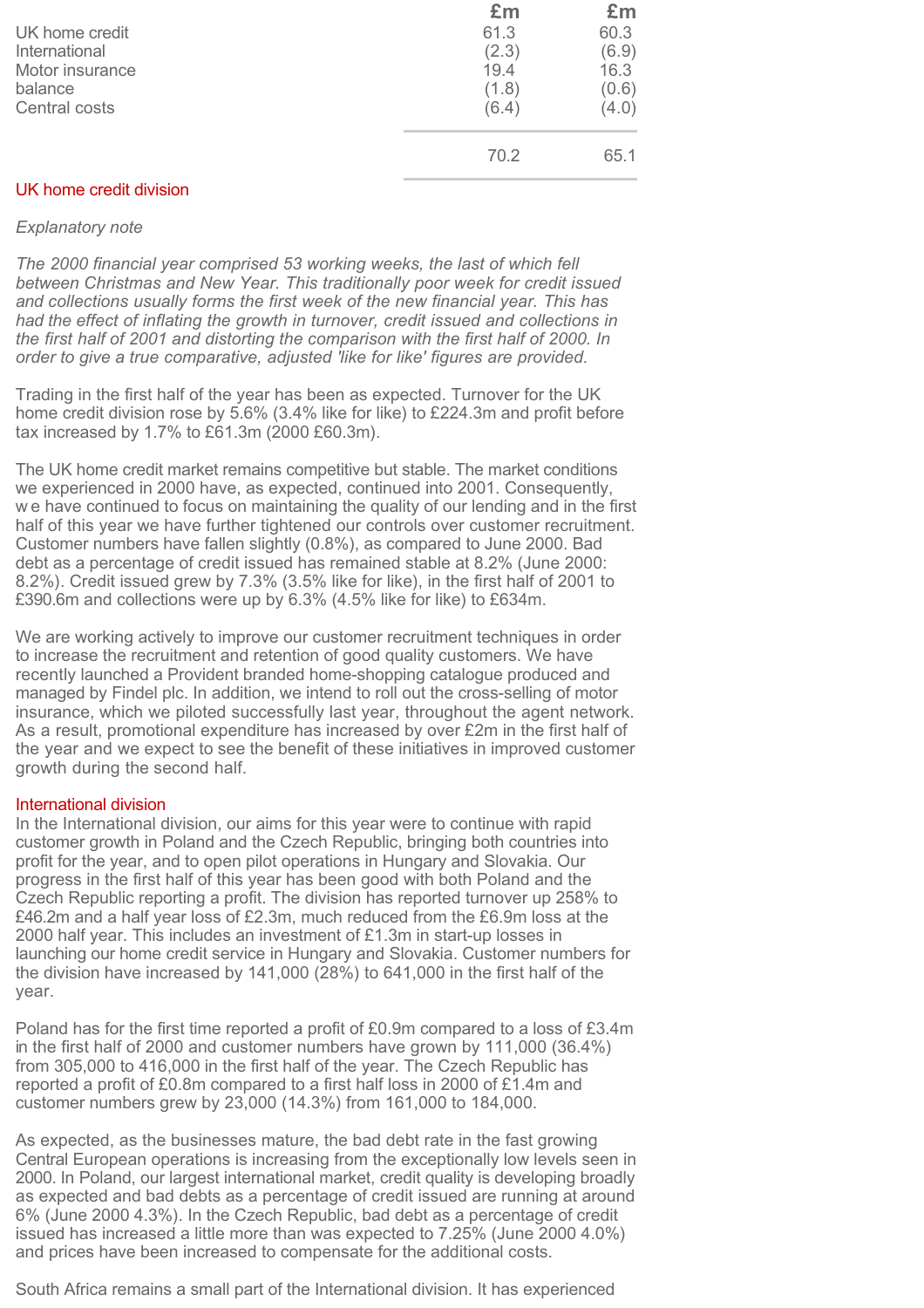tougher trading conditions and, in particular, rising levels of bad debt in the first half of this year. This is disappointing after the substantial improvement in performance seen in the second half of 2000. We have taken remedial action, shortening the maturity of loans and tightening lending criteria. We intend to review the success of these actions in the second half of this year.

## Motor insurance division

The motor insurance division has performed well, benefiting from good conditions in the motor insurance market. Profits were up by 19% to £19.4m and policyholders up by 18% to 833,000. As expected, premium increases in the market have slowed significantly, averaging about 5% in the first half of this year compared to about 10% at the same time last year and there are clear signs that we have reached the top of the insurance pricing cycle.

#### balance

We have piloted a bill paying service in a small number of UK locations during the last year. In June we reviewed the performance of these pilots and concluded that the prospects for the service were insufficiently good to merit further investment. Consequently, the business has been closed. A loss of  $£1.8m$ . inclusive of all closure costs, was incurred in the first half of 2001 (2000 £0.6m).

#### **Prospects**

In the UK home credit division we expect the current market conditions to continue for this year and into next and so we will continue to concentrate on maintaining the quality of our lending. As a result, we continue to expect customer numbers, credit issued and profits for 2001 to grow at similar rates to those in 2000. The bad debt ratio is expected to remain stable at around the current level.

The international division's customer numbers, credit issued and profits are expected to grow substantially. The division as a whole is on target to report a profit in 2001, after bearing start-up losses of about £4m in developing Hungary and Slovakia and to earn increasing levels of profit thereafter.

We are closely monitoring the quality of lending in the division. In response to the recent increase in bad debt, we intend to ease slightly the rate of growth in customer numbers and credit issued to allow the better management of credit quality, particularly in the Czech Republic.

We continue to believe home credit has wide international appeal and our aim remains to launch our service in one new country each year.

The motor insurance market is cyclical and we are currently benefiting from conditions at the top of the cycle. We continue to expect another good result in 2001 but we have seen the first signs of more competitive market conditions.

Overall, we are making good progress and remain confident of a good result for 2001.

John van Kuffeler Chairman 23 July 2001

## Consolidated profit and loss account for the half-year to 30 June 2001

|                                                                     | Unaudited           | Unaudited           | Audited              |
|---------------------------------------------------------------------|---------------------|---------------------|----------------------|
|                                                                     | Half-year to        | Half-year to        | Full year            |
|                                                                     | 30 June 2001        | 30 June 2000        | 2000                 |
|                                                                     | £'000               | £'000               | £'000                |
| Turnover                                                            | 398,951             | 340,325             | 727,894              |
| Operating profit and profit<br>before taxation<br>Taxation (note 3) | 70,210<br>(19, 659) | 65,116<br>(17, 581) | 160,219<br>(42, 613) |
| Profit after taxation                                               | 50,551              | 47,535              | 117,606              |
| Dividends (note 4)                                                  | (28, 946)           | (25, 333)           | (65, 810)            |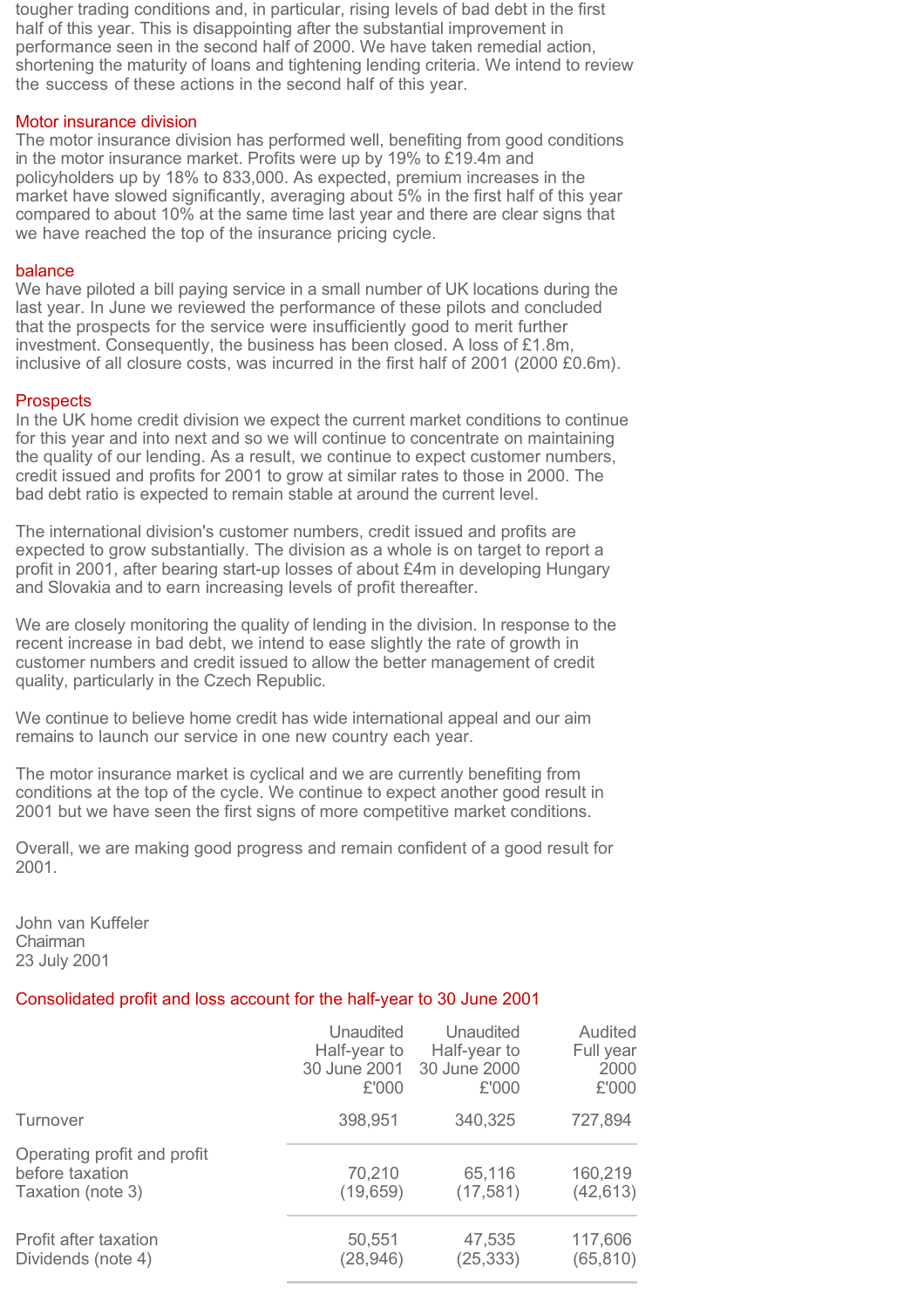| Retained profit                                     | 21,605           | 22,202             | 51,796           |
|-----------------------------------------------------|------------------|--------------------|------------------|
| Earnings per share (note 5)<br>- Basic<br>- Diluted | 20.52p<br>20.37p | 19.08p<br>19.02p   | 47.52p<br>47.27p |
| Dividend per share (note 4)                         | 11.75p           | 10.90 <sub>p</sub> | 27.30p           |

The results shown in the profit and loss account derive wholly from continuing activities.

There is no material difference between the retained profit shown above and the historical cost equivalent.

## Statement of total recognised gains and losses for the half year to 30 June 2001

|                                                                  | Unaudited<br>Half-year to<br>£'000 | Unaudited<br>Half-year to<br>30 June 2001 30 June 2000<br>£'000 | Audited<br>Full year<br>2000<br>£'000 |
|------------------------------------------------------------------|------------------------------------|-----------------------------------------------------------------|---------------------------------------|
| Profit after taxation<br><b>Currency translation differences</b> | 50,551<br>654                      | 47,535<br>(148)                                                 | 117,606<br>160                        |
| Total recognised gains and losses<br>relating to the period      | 51,205                             | 47,387                                                          | 117,766                               |

## Segmental analysis of turnover for the half year to 30 June 2001

|                                                                     | Unaudited<br>Half-year to<br>£'000 | Unaudited<br>Half-year to<br>30 June 2001 30 June 2000<br>£'000 | Audited<br>Full year<br>2000<br>£'000 |
|---------------------------------------------------------------------|------------------------------------|-----------------------------------------------------------------|---------------------------------------|
| UK home credit<br>International home credit<br>Insurance<br>balance | 224,267<br>46,168<br>128,479<br>37 | 212,374<br>12,909<br>115,038<br>4                               | 457,242<br>41,901<br>228,723<br>28    |
|                                                                     | 398,951                            | 340,325                                                         | 727,894                               |

## Segmental analysis of profit before taxation for the half year to 30 June 2001

|                           | Unaudited    | Unaudited    | Audited   |
|---------------------------|--------------|--------------|-----------|
|                           | Half-year to | Half-year to | Full year |
|                           | 30 June 2001 | 30 June 2000 | 2000      |
|                           | £'000        | £'000        | £'000     |
| UK home credit            | 61,329       | 60,332       | 146,985   |
| International home credit | (2, 347)     | (6,860)      | (6, 745)  |
| Insurance                 | 19,451       | 16,259       | 32,042    |
| balance                   | (1,828)      | (614)        | (1, 493)  |
| Central costs             | (6, 395)     | (4,001)      | (10, 570) |
|                           | 70,210       | 65,116       | 160,219   |

The International home credit turnover and profit/(loss) before taxation can be analysed as follows:

|                       | Unaudited<br>Half-year to<br>£'000 | Unaudited<br>Half-year to<br>30 June 2001 30 June 2000<br>£'000 | Audited<br>Full year<br>2000<br>£'000 |
|-----------------------|------------------------------------|-----------------------------------------------------------------|---------------------------------------|
| Turnover              |                                    |                                                                 |                                       |
| Poland                | 33,014                             | 7,525                                                           | 26,020                                |
| <b>Czech Republic</b> | 11,794                             | 4,867                                                           | 14,167                                |
| South Africa          | 1,331                              | 517                                                             | 1.714                                 |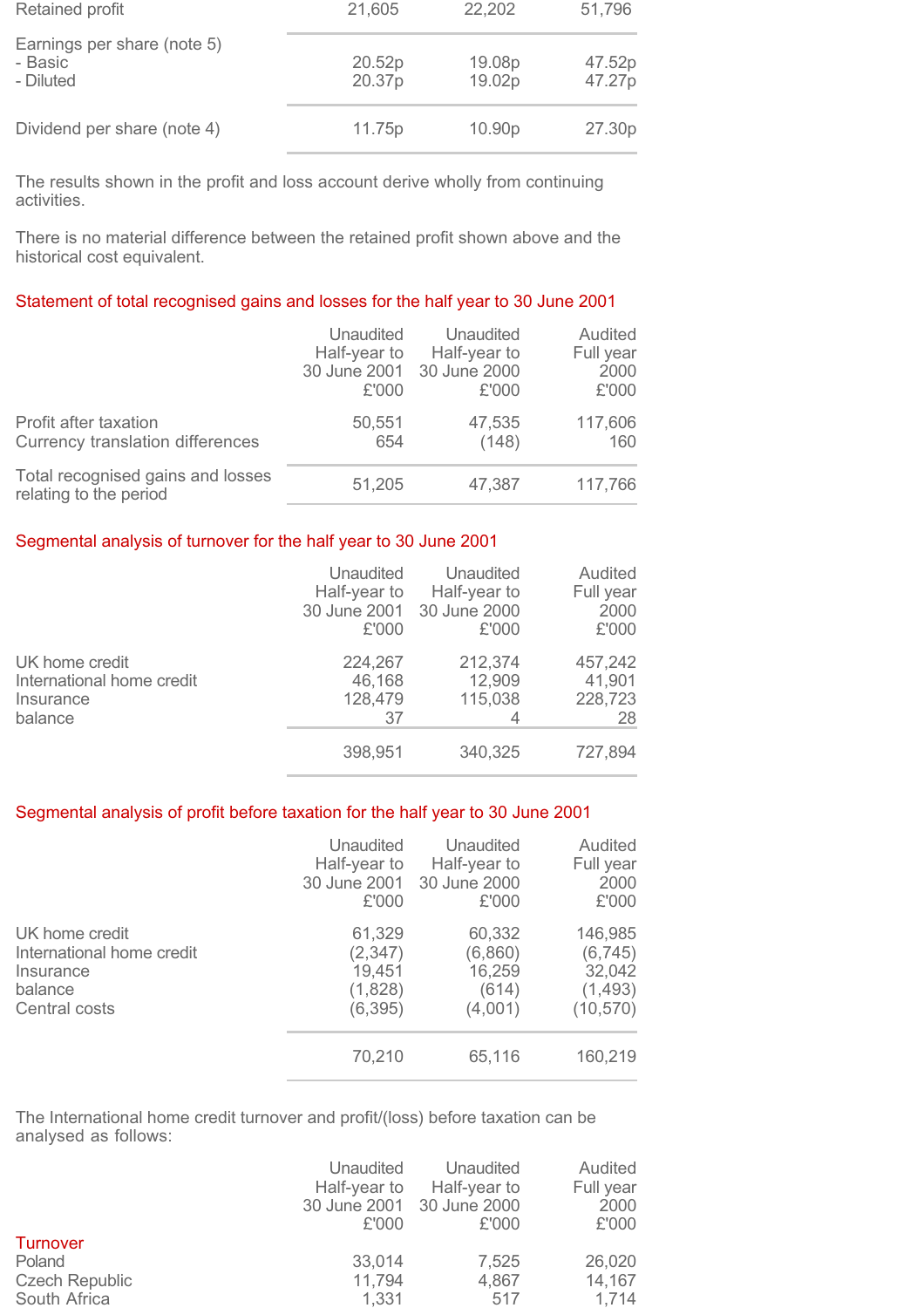| <b>New Countries</b>          | 29       |          |          |
|-------------------------------|----------|----------|----------|
|                               | 46,168   | 12,909   | 41,901   |
| Profit/(loss) before taxation |          |          |          |
| Poland                        | 900      | (3,430)  | (2,769)  |
| <b>Czech Republic</b>         | 820      | (1, 369) | 87       |
| South Africa                  | (779)    | (505)    | (789)    |
| New countries                 | (1, 262) |          |          |
| Divisional overheads          | (2,026)  | (1, 556) | (3,274)  |
|                               | (2, 347) | (6,860)  | (6, 745) |
|                               |          |          |          |

## Consolidated balance sheet as at 30 June 2001

|                                                                                 | Unaudited at<br>30 June 2001<br>£'000 | Unaudited at<br>30 June 2000<br>£'000 | Audited at<br>31 Dec 2000<br>£'000 |
|---------------------------------------------------------------------------------|---------------------------------------|---------------------------------------|------------------------------------|
| <b>Fixed assets</b>                                                             | 50,227                                | 37,143                                | 41,184                             |
| <b>Current assets</b><br>Amounts receivable from<br>customers (note 7)          |                                       |                                       |                                    |
| - due within one year                                                           | 606,133                               | 519,405                               | 637,706                            |
| - due in more than one year                                                     | 8,091                                 | 7,524                                 | 9,497                              |
| <b>Debtors</b><br>Investments                                                   | 171,165                               | 146,118                               | 162,727                            |
| - realisable within one year                                                    | 365,000                               | 289,647                               | 330,000                            |
| - realisable in more than one year<br>Cash at bank and in hand                  |                                       | 10,000                                |                                    |
|                                                                                 | 69,396                                | 38,490                                | 50,881                             |
|                                                                                 | 1,219,785                             | 1,011,184                             | 1,190,811                          |
| <b>Current liabilities</b>                                                      |                                       |                                       |                                    |
| Bank and other borrowings                                                       | (20, 891)                             | (25, 513)                             | (37, 133)                          |
| Creditors - amounts falling due<br>within one year                              | (170, 842)                            | (138, 844)                            | (166, 091)                         |
| Insurance accruals and deferred<br>income                                       | (408, 843)                            | (335, 945)                            | (374, 611)                         |
|                                                                                 | (600, 576)                            | (500, 302)                            | (577, 835)                         |
| <b>Net current assets</b>                                                       | 619,209                               | 510,882                               | 612,976                            |
| <b>Total assets less current</b><br><b>liabilities</b>                          | 669,436                               | 548,025                               | 654,160                            |
| <b>Non-current liabilities</b>                                                  |                                       |                                       |                                    |
| Bank and other borrowings<br>Creditors - amounts falling due after              | (377, 142)                            | (311, 084)                            | (384, 908)                         |
| more than one year                                                              |                                       | (4,923)                               |                                    |
| Provision for liabilities and charges<br>- deferred taxation                    | (2, 566)                              |                                       | (2, 566)                           |
|                                                                                 | (379, 708)                            | (316,007)                             | (387, 474)                         |
| <b>Net assets</b>                                                               | 289,728                               | 232,018                               | 266,686                            |
|                                                                                 |                                       |                                       |                                    |
| <b>Capital and reserves</b><br>Called-up share capital<br>Share premium account | 25,814<br>52,405                      | 25,728<br>45,332                      | 25,798<br>51,638                   |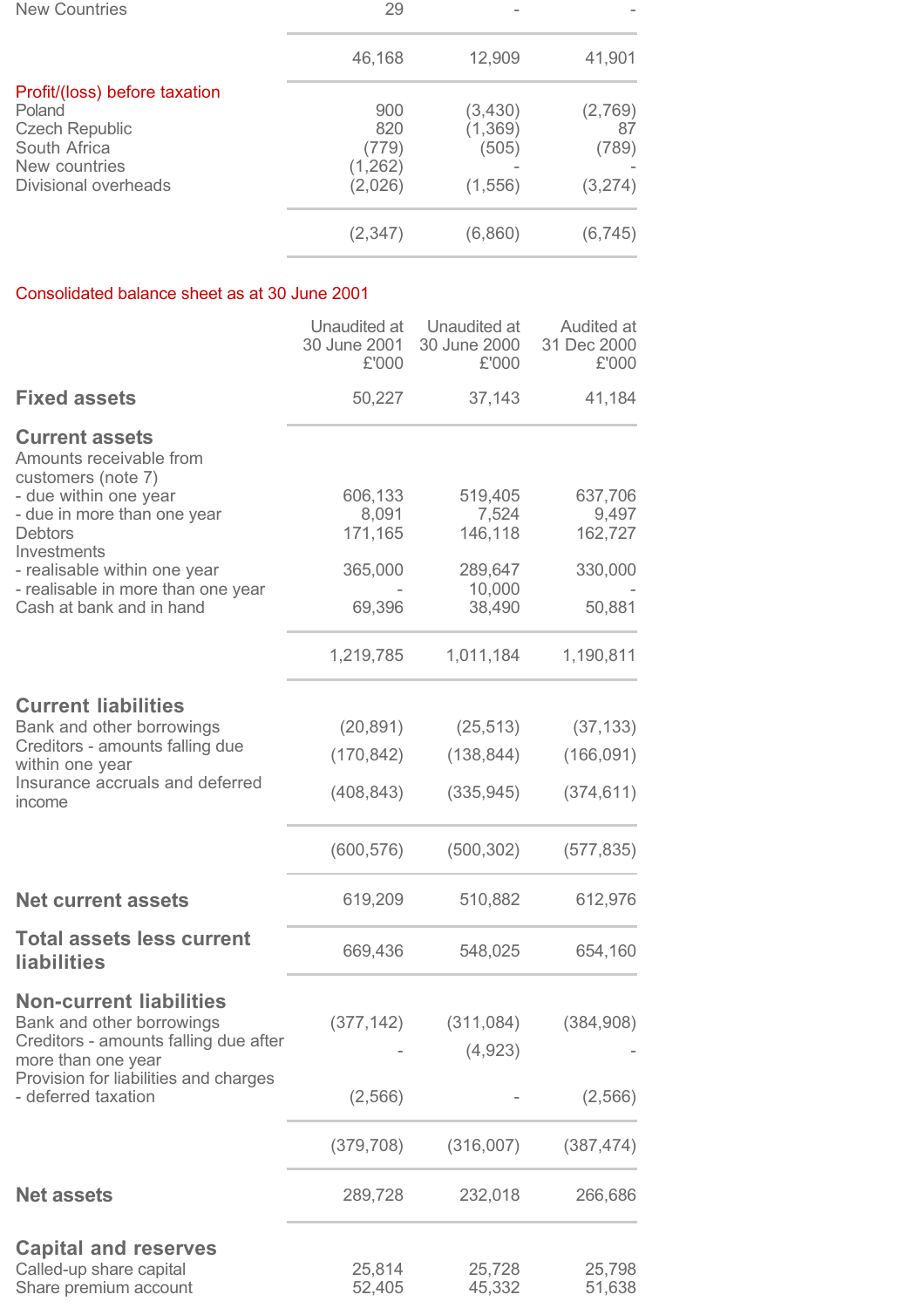| 155,350 | 183,642        |
|---------|----------------|
| 3.967   | 1,641<br>3.967 |
|         | 1.641          |

## Consolidated cash flow statement for the half year to 30 June 2001

|                                                                                                    | Unaudited<br>Half-year to<br>30 June 2001<br>£'000 | Unaudited<br>Half-year to<br>30 June 2000<br>£'000 | Audited<br>Full year<br>2000<br>£'000 |
|----------------------------------------------------------------------------------------------------|----------------------------------------------------|----------------------------------------------------|---------------------------------------|
| Net cash inflow from operating<br>activities                                                       | 145,314                                            | 116,934                                            | 136,994                               |
| <b>Taxation</b>                                                                                    | (15, 867)                                          | (17, 160)                                          | (49, 628)                             |
| Capital expenditure and financial<br>investment                                                    | (8, 816)                                           | 15,920                                             | 28,264                                |
| Acquisitions and disposals<br>Equity dividends paid<br>Management of liquid resources<br>Financing | (2,510)<br>(40, 401)<br>(35,000)<br>(22, 328)      | (36, 545)<br>(53, 345)<br>(29, 909)                | (63, 367)<br>(98, 698)<br>48,938      |
| Increase/(decrease) in cash in the<br>period                                                       | 20,392                                             | (4, 105)                                           | 2,503                                 |

The cash flow statement above has been prepared in accordance with FRS1 (Revised 1996) "Cash Flow Statements". As required by that standard, the statement aggregates the cash flows arising from insurance and home credit divisions. However, the cash and investments held by the insurance division are required by its regulators to be strictly segregated from the rest of the group and are not available to repay group borrowings.

At 30 June 2001 the cash and investments held by the insurance division amounted to £386 million (30 June 2000 - £316 million)

## Reconciliation of net cash flow to movement in net (debt)/funds

|                                                           | <b>Unaudited</b><br>Half-year to<br>30 June 2001<br>£'000 | Unaudited<br>Half-year to<br>30 June 2000<br>£'000 | Audited<br>Full year<br>2000<br>£'000 |
|-----------------------------------------------------------|-----------------------------------------------------------|----------------------------------------------------|---------------------------------------|
| Increase/(decrease) in net cash for<br>the period         | 20,392                                                    | (4, 105)                                           | 2,503                                 |
| Cash outflow from increase in liquid<br>resources         | 35,000                                                    | 53,345                                             | 98,698                                |
|                                                           | 55,392                                                    | 49,240                                             | 101,201                               |
| Cash outflow/(inflow) from<br>decrease/(increase) in debt | 23,111                                                    | (19, 143)                                          | (97, 766)                             |
| Change in net debt resulting from<br>cash flows           | 78,503                                                    | 30,097                                             | 3,435                                 |
| Loans relating to business acquired                       | (975)                                                     |                                                    |                                       |
| Exchange adjustments                                      | (5)                                                       |                                                    | (1,038)                               |
| Net debt at start of period                               | (51, 160)                                                 | (53, 557)                                          | (53, 557)                             |
| Net (debt)/funds at end of period                         | 26,363                                                    | (23, 460)                                          | (51, 160)                             |

## Analysis of changes in net (debt)/funds

|                          | 31 Dec<br>2000<br>£'000 | Cash<br>£'000 | £'000                    | Exchange<br>flows Acquisition movements<br>£'000 | 30 June<br>2001<br>£'000 |
|--------------------------|-------------------------|---------------|--------------------------|--------------------------------------------------|--------------------------|
| Cash at bank and in hand | 50.881                  | 17,757        | $\overline{\phantom{a}}$ | 758                                              | 69,396                   |
| Overdrafts               | (12, 389)               | 2.635         |                          |                                                  | (9, 754)                 |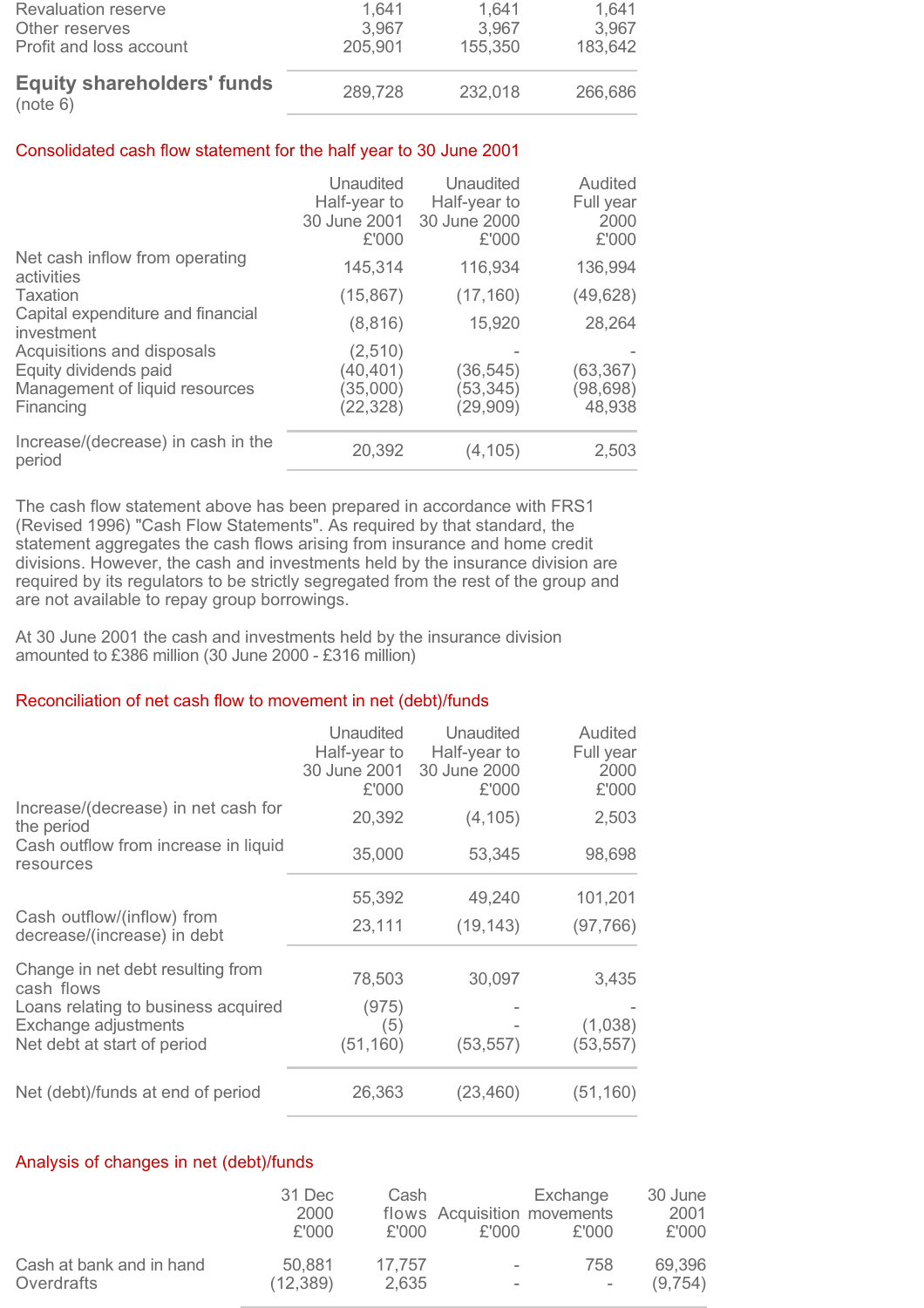|                                                                         | 38,492                 | 20,392          |       | 758   | 59,642                  |
|-------------------------------------------------------------------------|------------------------|-----------------|-------|-------|-------------------------|
| Investments realisable within<br>one year<br>Bank and other borrowings: | 320,000                | 35,000          |       |       | 355,000                 |
| - less than one year<br>- more than one year                            | (24,744)<br>(384, 908) | 13,607<br>9,504 | (975) | (763) | (11, 137)<br>(377, 142) |
|                                                                         | (409, 652)             | 23,111          | (975) | (763) | (388, 279)              |
| Net (debt)/funds                                                        | (51, 160)              | 78,503          | (975) | (5)   | 26,363                  |

Cash, borrowings and overdraft balances shown above at 31 December 2000 and 30 June 2001 agree to the balance sheets at those dates. Investments realisable within one year exclude those current asset investments which are not considered to be liquid resources (being those investments with more than one year to maturity when acquired, but less than one year to maturity at the balance sheet date, other than investments which are traded on an active market).

#### Reconciliation of operating profit to net cash inflow from operating activities

|                                                                | Unaudited<br>Half-year to<br>£'000 | Unaudited<br>Half-year to<br>30 June 2001 30 June 2000<br>£'000 | Audited<br>Full year<br>2000<br>£'000 |
|----------------------------------------------------------------|------------------------------------|-----------------------------------------------------------------|---------------------------------------|
| Operating profit<br>Depreciation                               | 70,210<br>3,549                    | 65,116<br>2,858                                                 | 160,219<br>5,935                      |
| Loss on sale of tangible fixed<br>assets                       | 124                                | 154                                                             | 312                                   |
| Decrease/(increase) in<br>amounts receivable from<br>customers | 33,381                             | 48,203                                                          | (72, 071)                             |
| Increase in debtors                                            | (8, 144)                           | (15, 776)                                                       | (33,098)                              |
| Increase in insurance<br>accruals and deferred income          | 34,232                             | 29,091                                                          | 67,638                                |
| Increase/(decrease) in other<br>creditors                      | 11,962                             | (12, 712)                                                       | 8,059                                 |
| Net cash inflow from<br>operating activities                   | 145,314                            | 116,934                                                         | 136,994                               |

### Net cash inflow from operating activities can be analysed as follows:

|                                                                     | Unaudited<br>Half-year to<br>30 June 2001 30 June 2000<br>£'000 | Unaudited<br>Half-year to<br>£'000         | Audited<br>Full year<br>2000<br>£'000       |
|---------------------------------------------------------------------|-----------------------------------------------------------------|--------------------------------------------|---------------------------------------------|
| UK home credit<br>International home credit<br>Insurance<br>Central | 124,644<br>(31, 923)<br>56,699<br>(4, 106)                      | 109,565<br>(18, 246)<br>32,030<br>(6, 415) | 131,320<br>(50, 936)<br>67,163<br>(10, 553) |
|                                                                     | 145,314                                                         | 116,934                                    | 136,994                                     |

## Notes to the financial information

1. The financial information, which has been prepared on the basis of the accounting policies set out in the group's 2000 statutory accounts, does not constitute a set of statutory accounts and is unaudited. This document (the 2001 interim report) will be published on the company's website (in addition to the normal paper version). The maintenance and integrity of the Provident Financial website is the responsibility of the directors and the work carried out by the auditors does not involve consideration of these matters. Legislation in the UK governing the preparation and dissemination of financial statements may differ from legislation in other jurisdictions.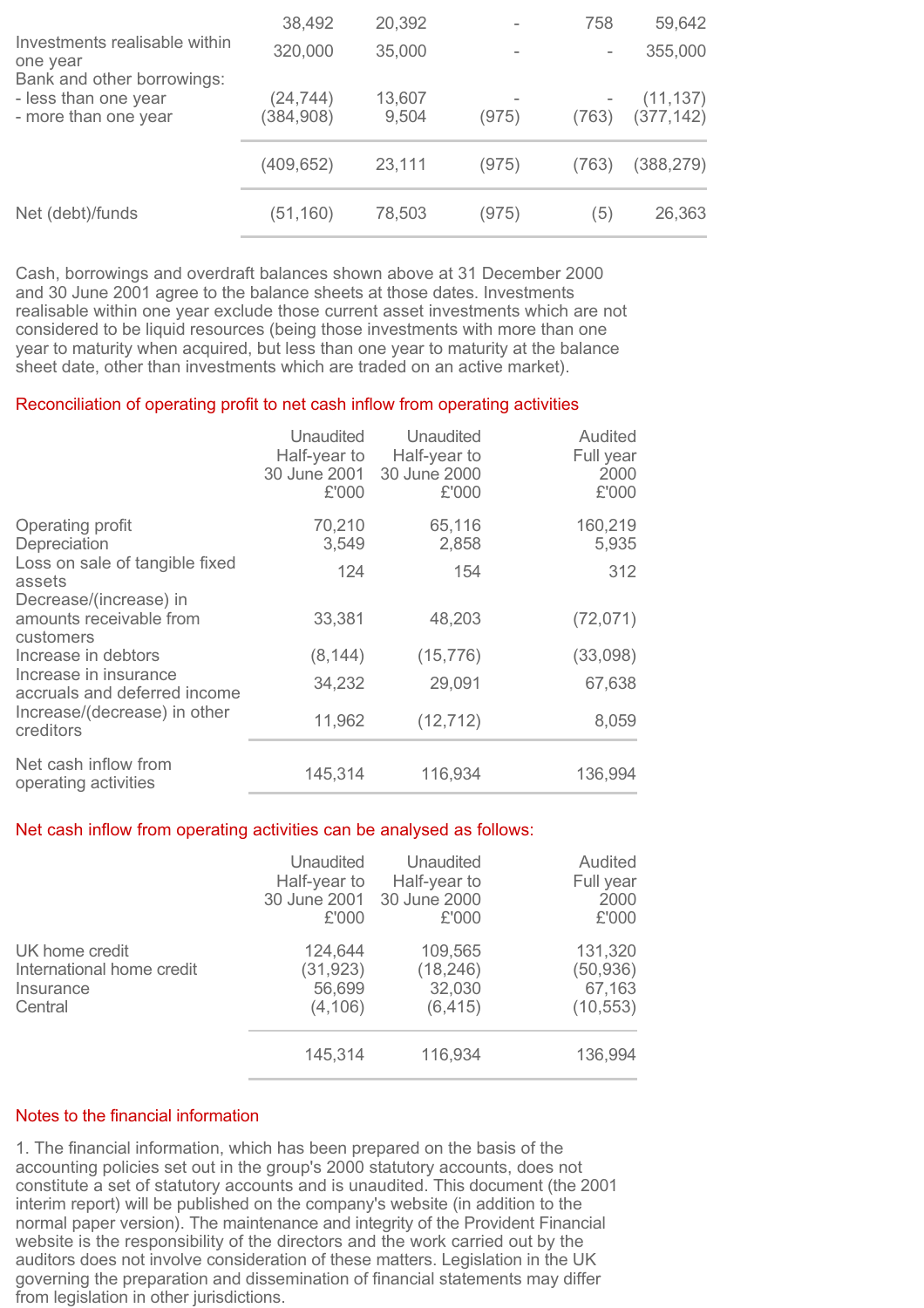2. The information relating to the full year ended 31 December 2000 is an extract from the latest published accounts on which the auditors gave an unqualified opinion and which have been delivered to the Registrar of Companies.

3. The taxation charge has been calculated by applying the directors' best estimate of the effective tax rate for the year, which is 28% (30 June 2000 - 27%), to the profit for the period.

4. Dividends paid and proposed.

|                                                                                    | Unaudited<br>Half-year to<br>£'000 | Unaudited<br>Half-year to<br>30 June 2001 30 June 2000<br>£'000 | Audited<br>Full year<br>2000<br>£'000 |
|------------------------------------------------------------------------------------|------------------------------------|-----------------------------------------------------------------|---------------------------------------|
| Interim dividend declared<br>$11.75p(2000 - 10.9p)$<br>Final dividend paid - 16.4p | 28,946                             | 25,333                                                          | 25,421<br>40,389                      |
|                                                                                    | 28,946                             | 25,333                                                          | 65,810                                |
| Dividend cover                                                                     | 1.75                               | 1.75                                                            | 1.74                                  |

## 5. Earnings per share

The basic and diluted earnings per share figures have been calculated using the profit for the period attributed to ordinary shareholders of £50,551,000 (30 June 2000 - £47,535,000) and the weighted average number of shares in issue during the period.

The weighted average number of shares in issue during the period can be reconciled to the number used in the basic and diluted earnings per share calculations as follows:

|                                                                    | Unaudited<br>Half-year to<br>30 June 2001 | Unaudited<br>Half-year to<br>30 June 2000 | Audited<br>Full year<br>2000 |
|--------------------------------------------------------------------|-------------------------------------------|-------------------------------------------|------------------------------|
| Weighted average number of<br>shares in issue during the<br>period | 248,965,864                               | 252,066,217                               | 250, 221, 347                |
| Held by the QUEST                                                  | (2,643,915)                               | (2,990,972)                               | (2,727,626)                  |
| Used in basic earnings per<br>share calculation                    | 246,321,949                               | 249,075,245                               | 247,493,721                  |
| Issuable on conversion of<br>outstanding options                   | 1,821,287                                 | 852,768                                   | 1,286,831                    |
| Used in diluted earnings per<br>share calculation                  | 248, 143, 236                             | 249,928,013                               | 248,780,552                  |

The movement on the number of shares in issue during the period is as follows:

| At 1 January 2001<br>Shares issued pursuant to the exercise of options | Number<br>248,931,030<br>184.309 |
|------------------------------------------------------------------------|----------------------------------|
| At 30 June 2001                                                        | 249,115,339                      |

## 6. Reconciliation of movement in equity shareholders' funds

|                                               | Unaudited<br>Half-year to<br>30 June 2001 30 June 2000<br>£'000 | Unaudited<br>Half-year to<br>£'000 | Audited<br>Full year<br>2000<br>£'000 |
|-----------------------------------------------|-----------------------------------------------------------------|------------------------------------|---------------------------------------|
| Profit attributable to equity<br>shareholders | 50,551                                                          | 47,535                             | 117,606                               |
| <b>Dividends</b>                              | (28, 946)                                                       | (25, 333)                          | (65, 810)                             |
| Retained profit                               | 21,605                                                          | 22,202                             | 51,796                                |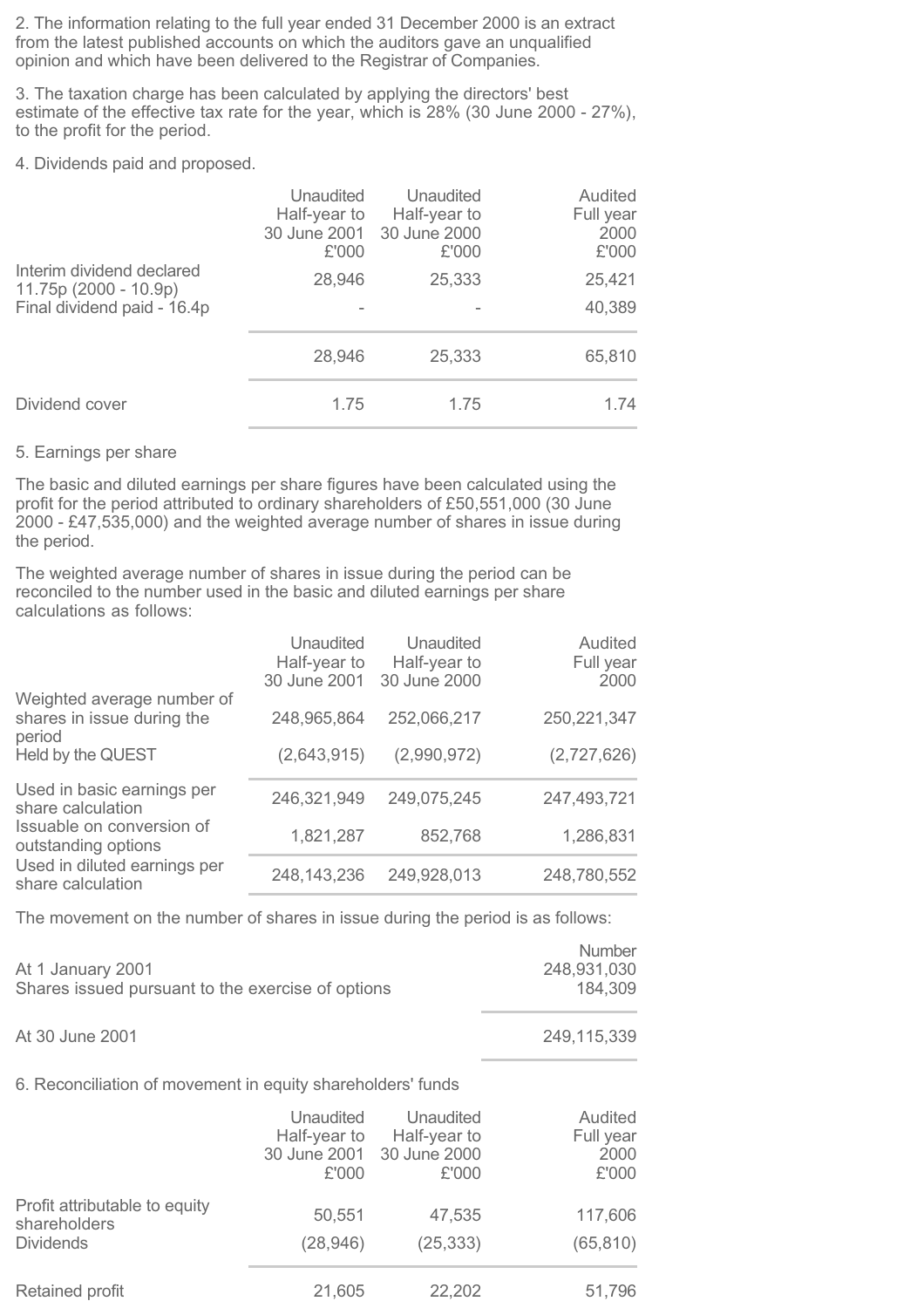| New share capital issued                                     | 783     |           | 6,376     |
|--------------------------------------------------------------|---------|-----------|-----------|
| Share capital cancelled on<br>share buy-back                 |         | (1,879)   | (1,879)   |
| Share buy-back                                               |         | (47, 173) | (47, 173) |
| Shares issued to the QUEST<br>Currency translation           |         |           | (1,610)   |
| differences                                                  | 654     | (148)     | 160       |
| Net addition to/(reduction in)<br>equity shareholders' funds | 23,042  | (26, 998) | 7,670     |
| Equity shareholders' funds at<br>beginning of period         | 266,686 | 259,016   | 259,016   |
| Equity shareholders' funds at<br>end of period               | 289,728 | 232,018   | 266,686   |

7. Amounts receivable from customers

|                                                                                                                     | <b>Unaudited</b><br>at | Unaudited<br>at                    | Audited<br>at        |
|---------------------------------------------------------------------------------------------------------------------|------------------------|------------------------------------|----------------------|
| a) Instalment credit receivables                                                                                    | £'000                  | 30 June 2001 30 June 2000<br>£'000 | 31 Dec 2000<br>£'000 |
| Gross instalment credit<br>receivables                                                                              | 945,475                | 817,536                            | 976,269              |
| Less: provision for bad and<br>doubtful debts                                                                       | (91, 196)              | (90, 420)                          | (79, 220)            |
| Instalment credit receivables<br>after provision for bad and<br>doubtful debts<br>Less: deferred revenue<br>thereon | 854,279                | 727,116                            | 897,049              |
|                                                                                                                     | (240, 055)             | (200, 187)                         | (249, 846)           |
|                                                                                                                     | 614,224                | 526,929                            | 647,203              |
| Analysed as:<br>- due within one year                                                                               | 606,133                | 519,405                            | 637,706              |
| - due in more than one year                                                                                         | 8,091                  | 7,524                              | 9,497                |
|                                                                                                                     | 614,224                | 526,929                            | 647,203              |

At 30 June 2001 the net amounts receivable from UK home credit customers were £520.3 million (30 June 2000 - £500.6 million) and from international home credit customers were £93.9 million (30 June 2000 - £26.3 million).

|                                                                        | <b>Unaudited</b><br>Half-year to<br>30 June 2001<br>£'000 | Unaudited<br>Half-year to<br>30 June 2000<br>£'000 | <b>Audited</b><br>Full year<br>2000<br>£'000 |
|------------------------------------------------------------------------|-----------------------------------------------------------|----------------------------------------------------|----------------------------------------------|
| b) Bad and doubtful debts<br>Gross provision at end of<br>period       | 91,196                                                    | 90,420                                             | 79,220                                       |
| Less: deferred revenue<br>thereon                                      | (28, 560)                                                 | (26, 280)                                          | (24, 400)                                    |
| Net provision at end of period                                         | 62,636                                                    | 64,140                                             | 54,820                                       |
| Net provision at start of period                                       | (54, 820)                                                 | (60, 823)                                          | (60, 823)                                    |
| Increase/(decrease) in<br>provision (net of deferred<br>revenue)       | 7,816                                                     | 3,317                                              | (6,003)                                      |
| Amounts written off (net of<br>deferred revenue)                       | 42,499                                                    | 36,307                                             | 82,307                                       |
| Net charge to profit and loss<br>account for bad and doubtful<br>debts | 50,315                                                    | 39,624                                             | 76,304                                       |
| Analysed as:<br>- UK home credit<br>- International home credit        | 41,008<br>9,307                                           | 37,760<br>1,864                                    | 71,460<br>4,844                              |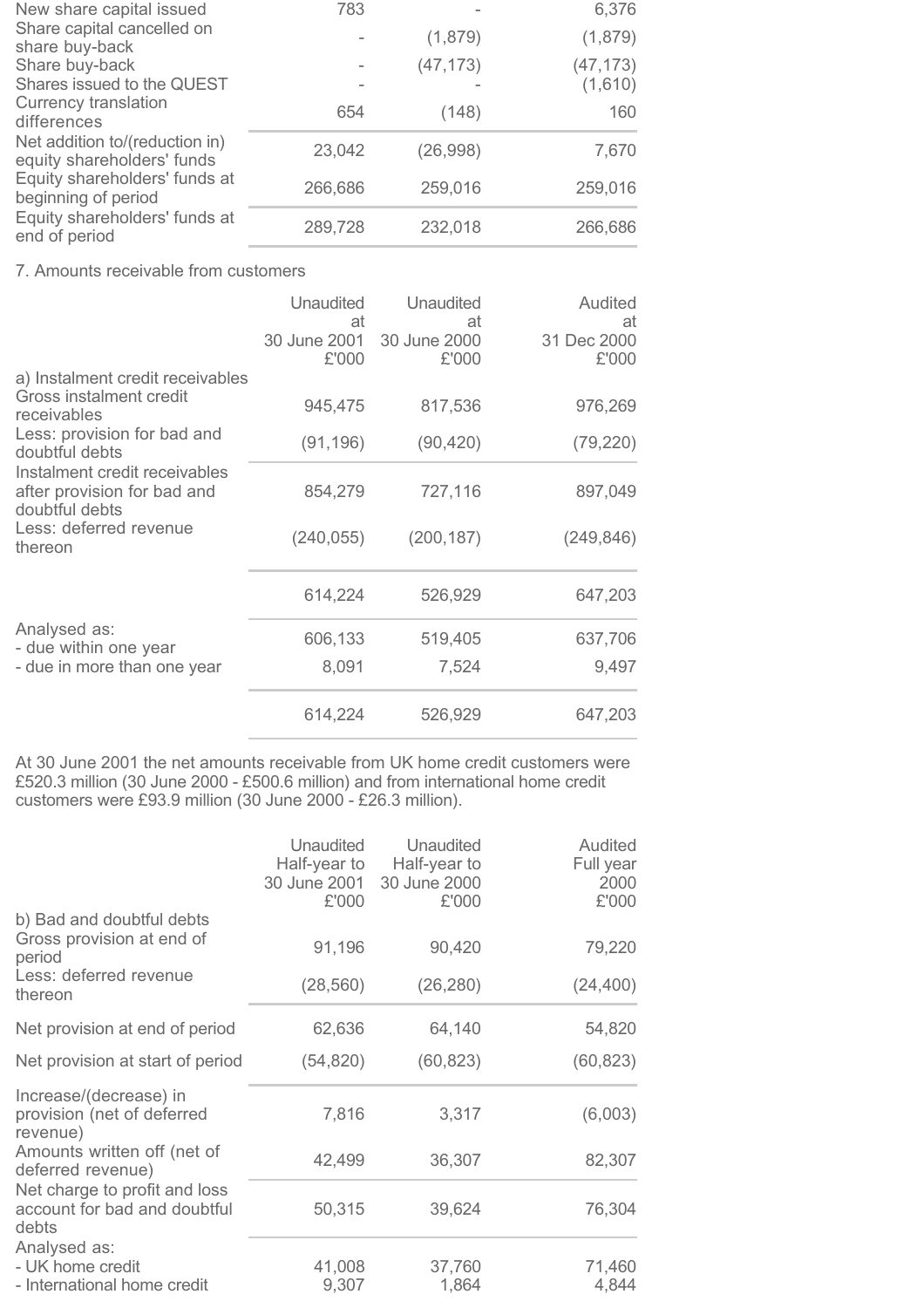| 50,315 | 39,624 | 76,304 |
|--------|--------|--------|
|        |        |        |

c) The figures for receivables, provisions and bad and doubtful debts at 30 June 2001 should be compared with the equivalent information at 30 June 2000 in view of the long established seasonal patterns in lending and collections.

### 8. Credit issued

|                                             | £'000              | Half-year to Half-year to<br>30 June 2001 30 June 2000<br>£'000 | Growth<br>$\frac{0}{0}$ |
|---------------------------------------------|--------------------|-----------------------------------------------------------------|-------------------------|
| UK home credit<br>International home credit | 390,601<br>106,934 | 363,963<br>38,957                                               | 7.3<br>174.5            |
|                                             | 497,535            | 402,920                                                         | 23.5                    |
| 9. Collections                              |                    |                                                                 |                         |
|                                             | £'000              | Half-year to Half-year to<br>30 June 2001 30 June 2000<br>£'000 | Growth<br>$\frac{0}{0}$ |
| UK home credit<br>International home credit | 634,108<br>116,119 | 596,325<br>36,891                                               | 6.3<br>214.8            |
|                                             | 750,227            | 633,216                                                         | 18.5                    |

## Independent review report to Provident Financial plc

#### Introduction

We have been instructed by the company to review the financial information which comprises the consolidated profit and loss account, statement of total recognised gains and losses, consolidated balance sheet, consolidated cash flow statement and related notes. We have read the other information contained in the interim report and considered whether it contains any apparent misstatements or material inconsistencies with the financial information.

## Directors' responsibilities

The interim report, including the financial information contained therein, is the responsibility of, and has been approved by, the directors. The directors are responsible for preparing the interim report in accordance with the Listing Rules of the Financial Services Authority which require that the accounting policies and presentation applied to the interim figures should be consistent with those applied in preparing the preceding annual accounts except where any changes, and the reasons for them, are disclosed.

## Review work performed

We conducted our review in accordance with guidance contained in Bulletin 1999/4 issued by the Auditing Practices Board for use in the United Kingdom. A review consists principally of making enquiries of management and applying analytical procedures to the financial information and underlying financial data, and based thereon, assessing whether the accounting policies and presentation have been consistently applied unless otherwise disclosed. A review excludes audit procedures such as tests of controls and verification of assets, liabilities and transactions. It is substantially less in scope than an audit performed in accordance with United Kingdom Auditing Standards and therefore provides a lower level of assurance than an audit. Accordingly, we do not express an audit opinion on the financial information.

## Review conclusion

On the basis of our review we are not aware of any material modifications that